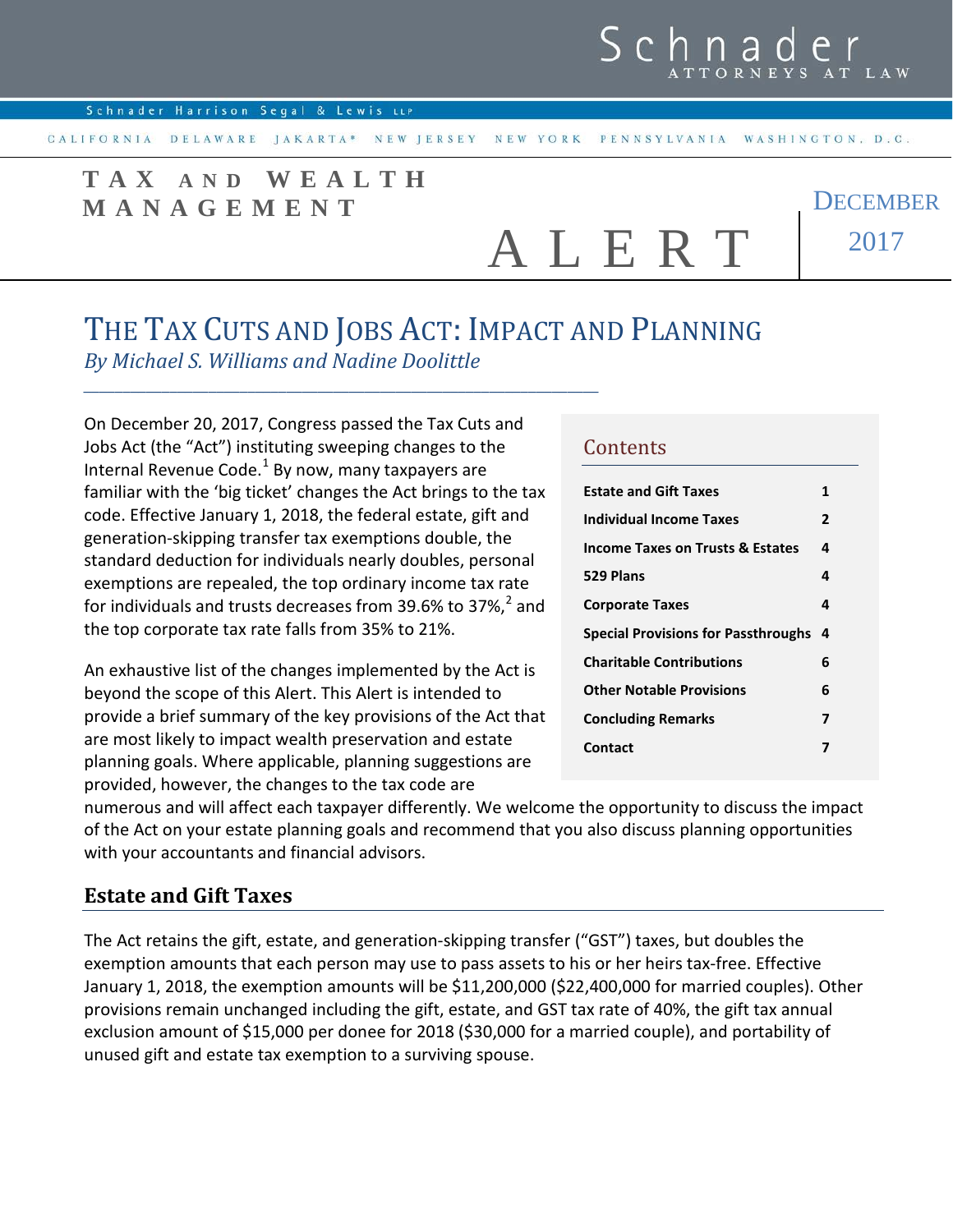<span id="page-1-0"></span>Under a Donald Trump Presidency and Republican controlled Congress the political climate was ripe for a complete repeal of the estate tax. With the estate tax intact under this new legislation (albeit with greatly increased exemptions) and concerns over the rising national debt, it now seems unlikely that a political climate more favorable to estate tax repeal will exist in the foreseeable future. Therefore, high net worth individuals should continue to plan for the estate tax and everyone should be prepared for the possibility of a future Congress pushing to cutback the expanded exemption amounts. Under the Act, if Congress does not act before then, the increased exemption amounts are scheduled to revert back to current law on January 1, 2026[.](#page--1-0) 

**Planning Pointer** For individuals who were near or slightly above the exemption amounts under prior law, this represents a great opportunity to review your estate planning documents. We may able to simplify your planning documents to reduce administration costs and burdens on the beneficiaries of your estate.

For individuals with assets near or above the newly increased exemption amounts, all of the same transfer tax minimization strategies continue to apply. You may want to consider using your increased exemption amounts to fund lifetime gifts to your heirs. As under current law, lifetime gifts may be more tax efficient than retaining assets in your estate. Appreciation on such gifts accrues outside of your estate, but income tax considerations must also be weighed.

#### A Note for New York Residents

In 2014, Governor Cuomo signed into law sweeping changes to the New York state estate tax. That legislation aimed to increase the New York estate tax exemption each year until it reached parity with the federal estate tax exemption amount on January 1, 2019 (New York decedents dying between April 1, 2017 and December 31, 2018 have a state exemption of \$5,250,000). However, because the New York statute calculates the state estate tax exemption amount separately rather than tying it directly to the federal estate tax exemption amount, the increased federal estate tax exemption will have no effect on the New York estate tax exemption.<sup>[3](#page-6-1)</sup>

### **Individual Income Taxes**

The Act replaces the existing individual income tax rate structure. Effective January 1, 2018, the top individual income tax rate will be 37%. This will apply to incomes over \$500,000 for single taxpayers and \$600,000 for married taxpayers filing jointly. Notably, the Act makes no changes to capital gains rates or to the net

#### A Note for New Jersey Residents

Unrelated to the Act, the New Jersey estate tax is repealed effective January 1, 2018. New Jersey also imposes an inheritance tax, but transfers to spouses, parents, descendants, and charities are all exempt.

investment income tax. The 3.8% net investment income tax will continue to apply to passive ordinary and capital gain income over certain thresholds.

Under prior law the income tax brackets were adjusted annually based upon the Consumer Price Index for All Urban Consumers ("CPI-U"). The Act replaces this with the Chained Consumer Price Index for All Urban Consumers ("C-CPI-U"). In plain terms, this is a slower, slightly less taxpayer friendly index for inflationary adjustments. Finally, the changes to the individual income tax rate structure are all set to expire after 2025 if a future Congress does not act to extend them.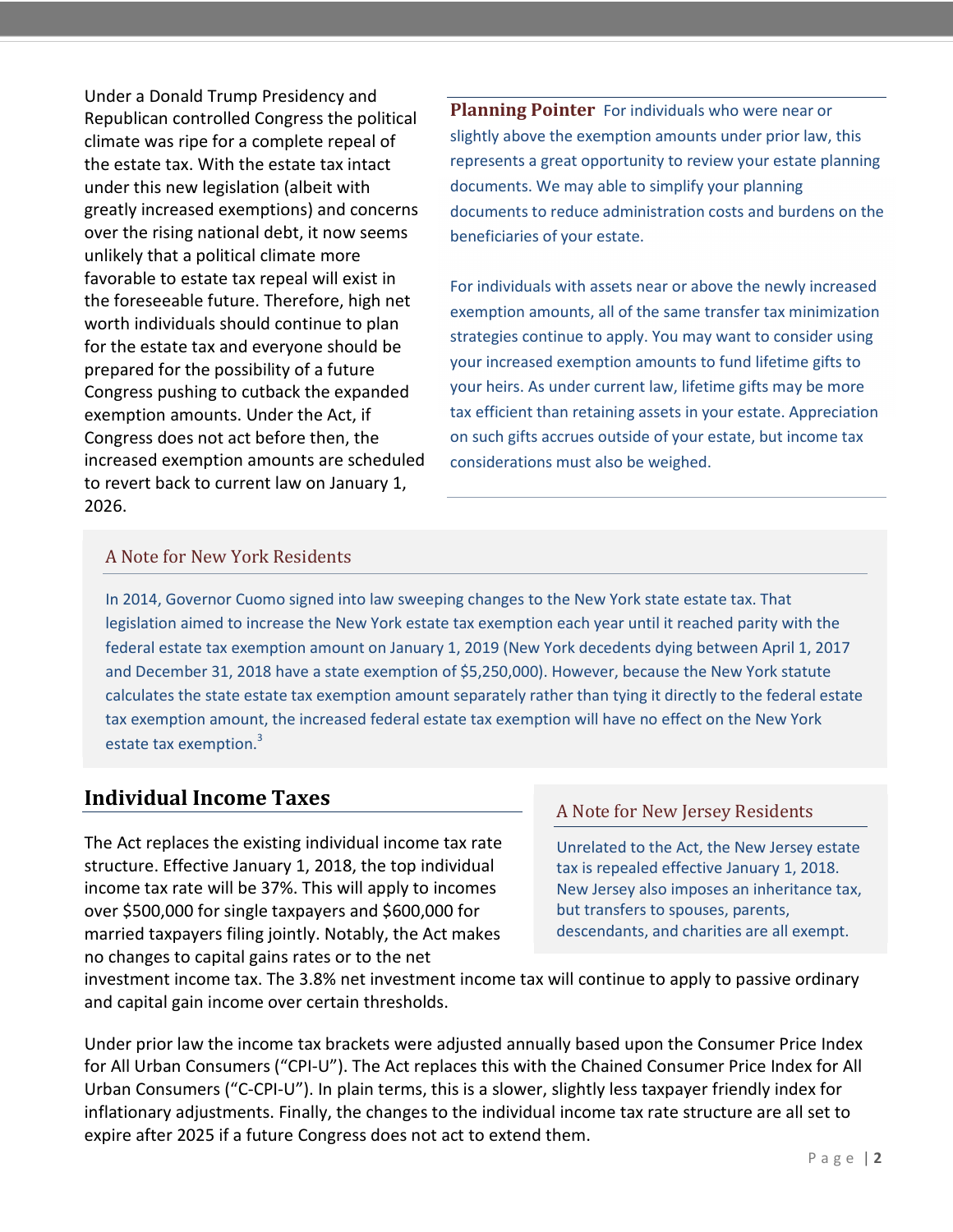#### **Standard Deduction and Itemized Deductions**

The Act increases the basic standard deduction for single individuals from \$6,350 to \$12,000 and for married individuals filing jointly from \$12,700 to \$24,000. This increase along with the limitations discussed below to some of the most-used itemized deductions will result in many taxpayers who currently itemize their deductions using the standard deduction under the new law. The Act also removes the current provision providing a personal exemption deduction of \$4,050 for each of the taxpayer, the taxpayer's spouse, and any dependents. Taxpayers with dependent children will benefit from an increased child tax credit. The Act raises the child tax credit from \$1,000 to \$2,000 per qualifying child and increases the adjusted gross income threshold for phase-out of the credit to \$400,000 for married taxpayers filing jointly and \$200,000 for all other taxpayers.

The key changes to itemized deductions include:

• **State and Local Tax Deduction**. The Act maintains the tax deduction for state and local property and income taxes (or, if elected, sales taxes), but limits the deduction to \$10,000 for both single taxpayers and married taxpayers filing jointly (\$5,000 for married taxpayers filing separately).

**Planning Pointer** The Act contains a provision that negates any benefit of prepaying 2018 state and local income taxes, but this does not apply to property taxes. For many taxpayers, if possible, it will be advantageous to pay any invoices for 2018 property taxes and estimated income taxes for the fourth quarter of 2017 (due January 15, 2018) before December 31, 2017.

- **Home Mortgage Interest Deduction**. Under current law, taxpayers may deduct interest paid on acquisition indebtedness for their principal residence and one additional residence. The acquisition indebtedness upon which interest can be deducted cannot exceed \$1,000,000 (\$500,000 for married taxpayers filing separately). The Act maintains this limit for current home owners, but lowers the cap to \$750,000 (\$375,000 for married taxpayers filing separately) for purchases beginning in 2018. The Act repeals a provision allowing home owners to deduct interest on up to \$100,000 (\$50,000 for married taxpayers filing separately) of home equity indebtedness.
- **Miscellaneous Itemized Deductions Subject to the Two-Percent Floor**. The Act completely repeals the provision under current law that allows taxpayers to itemize deductions for many miscellaneous expenses to the extent they exceed, in the aggregate, 2% of the

taxpayer's adjusted gross income ("AGI"). Common miscellaneous itemized deductions include investment fees and expenses, dues to professional societies, licenses and regulatory fees, malpractice insurance premiums, and any other unreimbursed business expenses incurred by an employee.

**Planning Pointer** If possible, taxpayers that incur miscellaneous itemized deductions in excess of the 2% of AGI floor should accelerate payment of any such expenses so that they are incurred before December 31, 2017.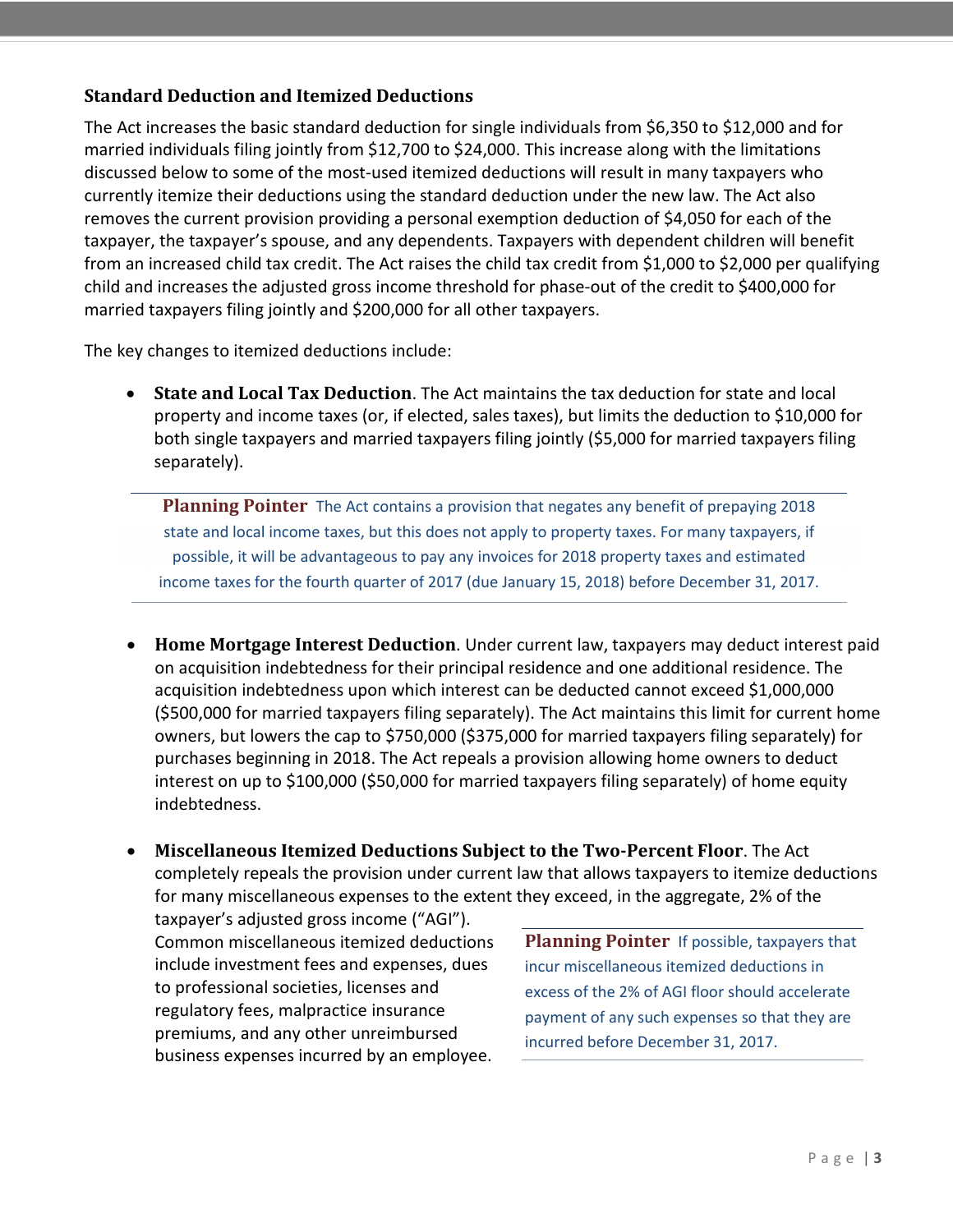## <span id="page-3-0"></span>**Income Taxes on Trusts and Estates**

<span id="page-3-1"></span>The income tax brackets for trusts and estates are highly compressed; therefore, the income of an irrevocable non-grantor trust or estate is subject to the highest rate of taxation on income exceeding a much smaller threshold than individuals. For 2018, the tax rate is 37% for ordinary income of trusts and estates that exceeds \$12,500. As with individuals, this does not include the additional 3.8% net investment income tax on passive income.

### **529 Plans**

<span id="page-3-2"></span>Under current law, contributions to 529 plans are not deductible for federal income tax purposes, but all income within a 529 plan is exempt from tax so long as distributions are made for qualified higher education expenses. Contributions to 529 plans in excess of the gift tax annual exclusion amount for each donee will reduce the transferor's available

**Planning Pointer** For some, the purposes served by a 529 plan can be achieved through other planning mechanisms including direct tuition payments or trusts that authorize education payments. Despite this, 529 plans provide some unique benefits and the opportunity for tax-free growth of funds. The Act expands the utility of 529 plans for parents and grandparents who expect their descendants to attend private or religious elementary or secondary schools.

estate and gift tax exemptions. The Act expands the distributions allowed under a 529 plan to include up to \$10,000 per student to be used for elementary and secondary school tuition.

#### **Corporate Taxes**

The signature provision of the Act is the slashing of the top corporate tax rate from 35% to 21%. The Act also repeals the alternative minimum tax ("AMT") on corporations. Under current law, the corporate AMT operates to ensure that corporations, which take advantage of certain deductions and credits, must pay a minimum tax of 20% on corporate income. The reduced rate of 21% combined with the repeal of the corporate AMT provides a huge tax savings for businesses organized as C corporations.

## **Special Provisions for Passthrough Entities**

Under both current law and the Act, generally the income of a passthrough entity including a partnership, S corporation, and sole proprietorship is taxed at the partner or shareholder level rather than the entity level.<sup>[4](#page-6-0)</sup> All shareholders, partners, or owners of passthrough entities will benefit from the reduced individual income tax rates provided by the Act, but some will also benefit from a new 20% deduction on "qualified business income."

Generally speaking, qualified business income is income effectively connected with the conduct of a trade or business within the United States that is not "specified investment-related income." Specified investment-related income includes items such as: (i) any item taken into account in determining longterm capital gain or loss, (ii) dividends and income equivalent to a dividend, and (iii) interest income not allocable to a trade or business.

The Act creates a complex set of rules to determine who will be able to utilize the 20% deduction on qualified business income and to what extent. First, there are disfavored business types known as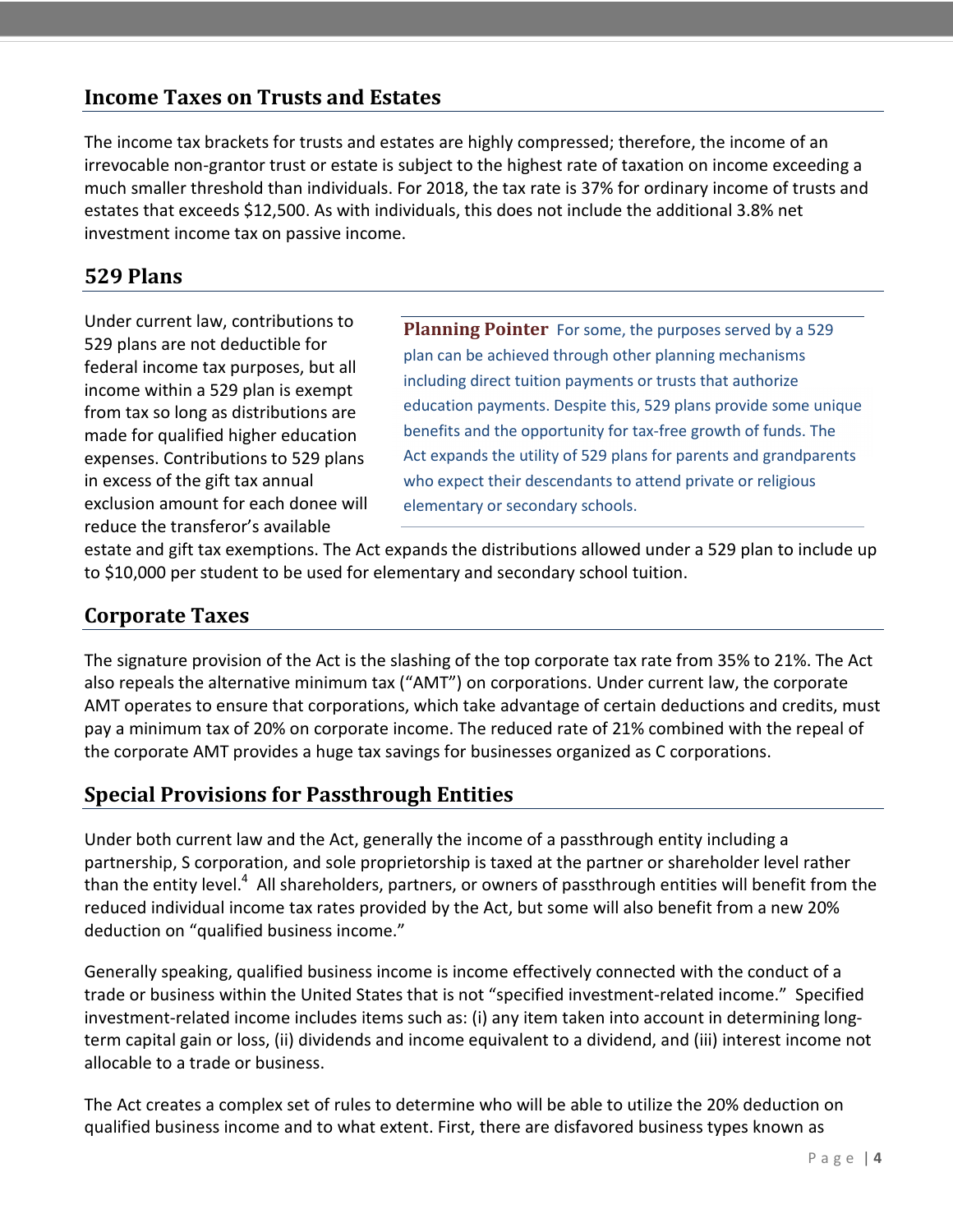"specified service trades or businesses" (defined below) and then there are all other trades and businesses. We'll get to the limitation on income from specified service trades or businesses in a moment, but for everyone else:

If a taxpayer's taxable income (that's all taxable income, not just qualified business income) does not exceed \$157,500 (\$315,000 for married taxpayers filing jointly), the taxpayer can deduct 20% of qualified business income without limitation. For taxpayers with taxable income that exceeds the threshold by up to \$50,000 (\$100,000 for married taxpayers filing jointly), a limitation is phased-in. Taxpayers with taxable income that exceeds the threshold by more than \$50,000 (\$100,000 for married taxpayers filing jointly) are fully subject to the limitation.

If a taxpayer is subject to the limitation, the taxpayer may deduct an amount equal to the lesser of 20% of qualified business income or the limitation amount. The limitation amount is the greater of (i) 50% of the W-2 wages paid with respect to the trade or business, or (ii) the sum of 25% of the W-2 wages with respect to the trade or business and 2.5% of the unadjusted basis, immediately after acquisition, of all tangible, depreciable property used in the trade or business.

**Planning Pointer** The addition of the 2.5% of unadjusted basis of tangible property to the limitation allows certain business owners that otherwise would not have been able to meet the wage test, such as real estate developers, to take advantage of the deduction.

#### **Specified Service Trade or Business**

More onerous limitations apply to income from a "specified service trade or business" including any trade or business involving the performance of services in the fields of health, law, consulting, athletics, financial services, brokerage services, or, generally, any trade or business where the principal asset of such trade or business is the reputation or skill of one or more of its employees or owners.<sup>[5](#page-6-0)</sup>

> *The Act creates a complex set of rules to determine who will be able to utilize the 20% deduction on qualified business income and to what extent.*

For taxpayers with taxable income that does not exceed \$157,500 (\$315,000 for married taxpayers filing jointly), the taxpayer may utilize the full 20% deduction of qualified business income. For taxpayers with taxable income that exceeds the threshold by up to \$50,000 (\$100,000 for married taxpayers filing jointly), another complex W-2 wage-based limitation applies to the deduction of qualified business income. Congress created a cliff for taxpayers with taxable income that exceeds the threshold by more than \$50,000 (\$100,000 for married taxpayers filing jointly). Those taxpayers may not deduct any of their qualified business income from a specified service trade or business.

#### **Additional Notes on the Qualified Business Income Deduction**

- The deduction is a "below the line" deduction and therefore, it is not allowed to be used in computing AGI. This means it will not affect any limitations elsewhere in the tax code that are based on AGI. The deduction is available to taxpayers that itemize their deductions and those that use the standard deduction.
- Trusts and estates are eligible for the 20% deduction.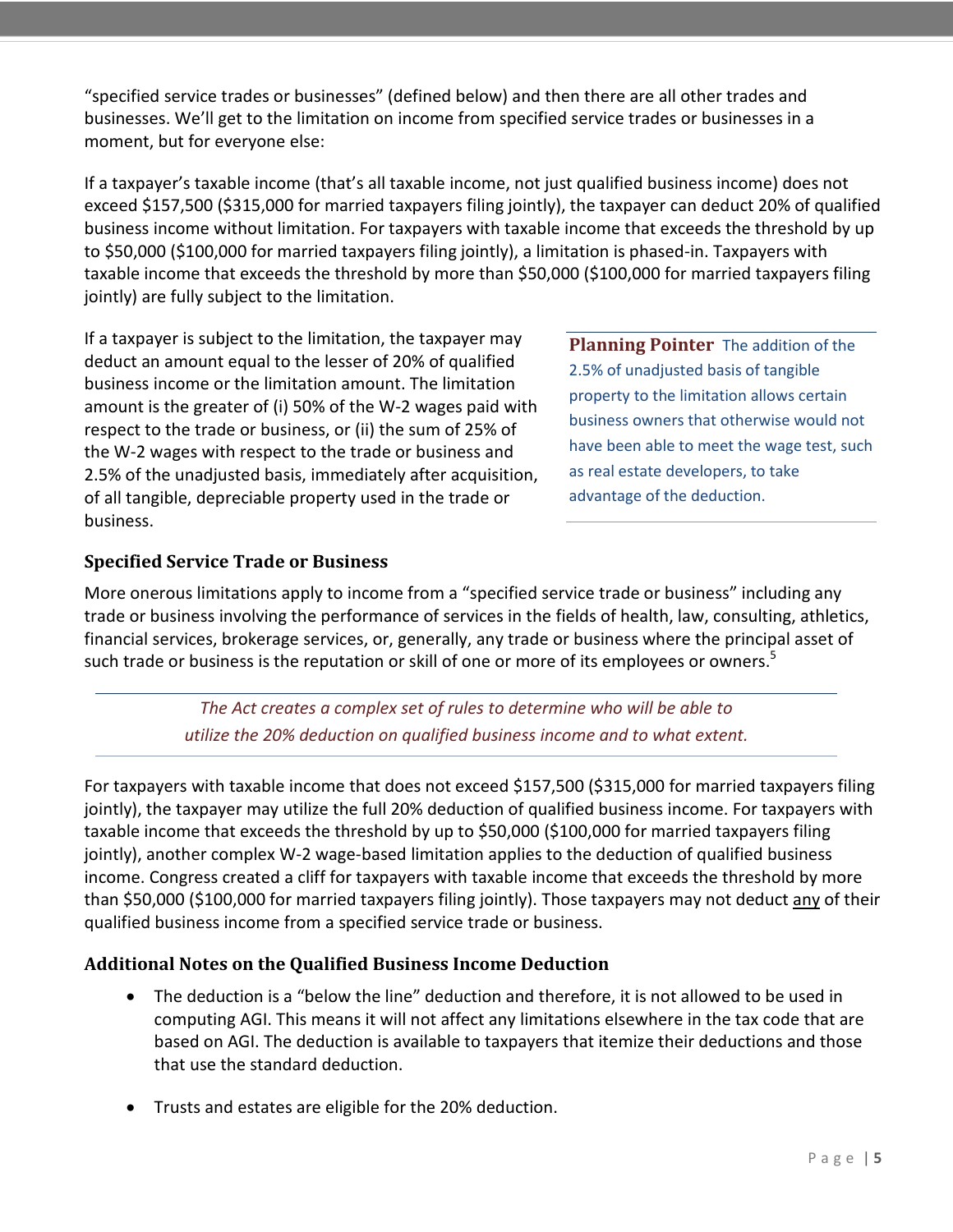- <span id="page-5-0"></span>• The threshold amounts are indexed for inflation.
- If the net amount of qualified business income from all qualified trades or businesses during the taxable year is a loss, it is carried forward as a loss from a qualified trade or business in the next taxable year and will operate to reduce the deduction available in that future year.

<span id="page-5-1"></span>**Planning Pointer** These changes are dramatic and complex. The above is a simple overview of a complex set of rules. Many business owners will benefit from either the new passthrough deduction or the lower corporate tax rate. Some business owners will also want to reevaluate the entity classification of their business to take advantage of the low corporate tax rate. The new corporate tax rate and the restrictions applicable to the passthrough deduction will also create new opportunities to use C corporations in personal wealth planning.

# **Changes for Charitable Contributions**

Under current law, individuals who itemize their deductions may deduct charitable contributions on their personal income tax returns subject to certain limitations on their AGI. For public charities, private operating foundations, and certain private foundations that make enough qualifying distributions, the limitation is currently 50% of AGI for cash contributions and 30% of AGI for contributions of appreciated property. For all other private foundations, the limitation is currently 30% of AGI for cash contributions and 20% of AGI for contributions of appreciated property. The Act increases the AGI limit for cash

contributions to public charities, private operating foundations, and certain private foundations with sufficient qualifying distributions to 60% of AGI.

**Planning Pointer** This provision will benefit taxpayers who make large cash gifts to public charities or qualifying private foundations.

## **Other Notable Provisions of the Act**

- Repeals the overall limitation on itemized deductions (sometimes referred to as the "Pease limitation").
- Changes the "kiddie tax" by effectively applying ordinary and capital gains rates applicable to trusts and estates to the net unearned income of certain children (those under the age of 19 and college students under the age of 24). Under current law, the unearned income of such children is taxed at the parents' tax rate if the parents' tax rates are higher than those of the child.
- Repeals provision providing for a technical termination of a partnership under I.R.C. § 708(b)(1)(B) upon the sale or exchange of 50% or more of the total interest in partnership capital and profits within a 12-month period.